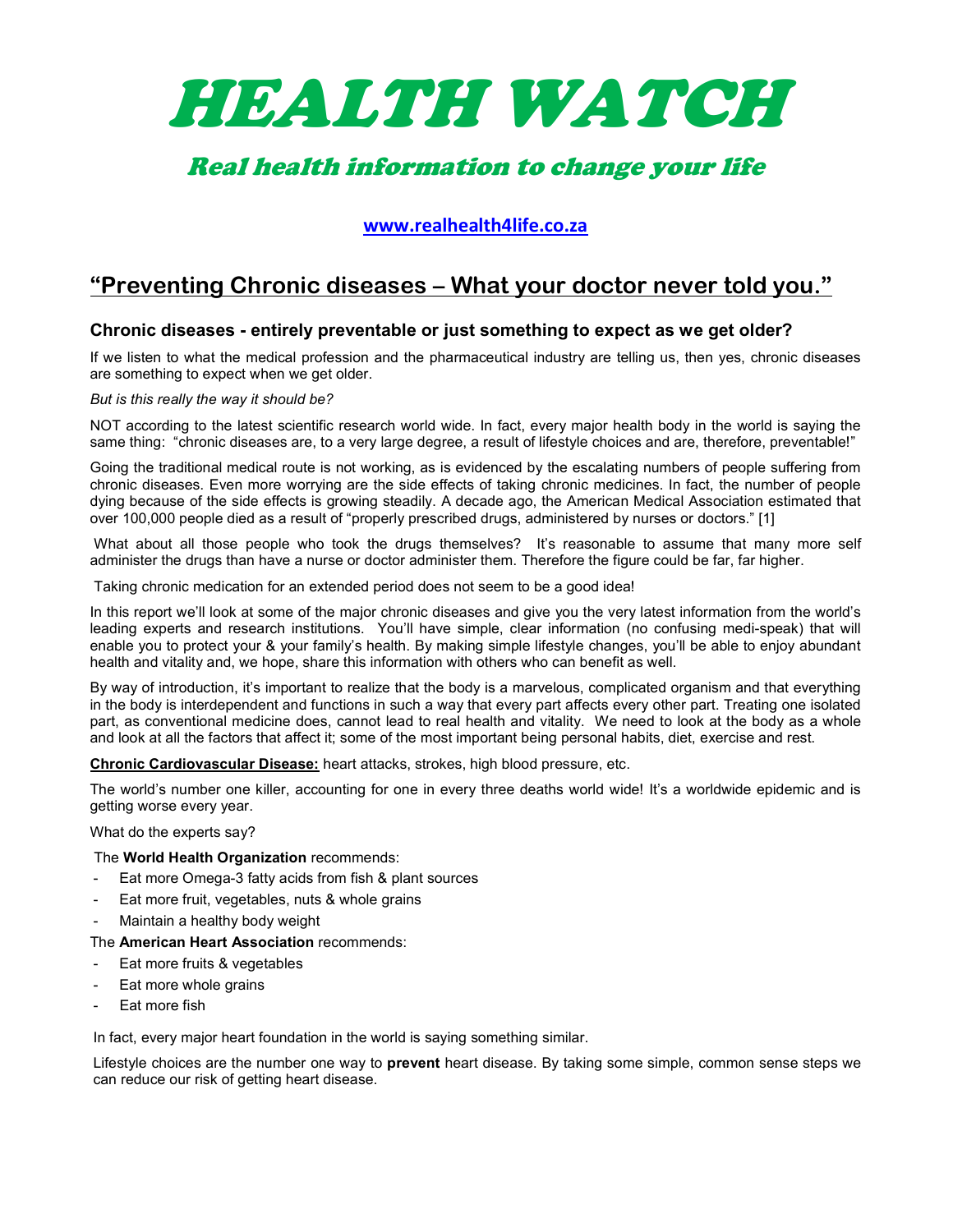1) Ensure that you weight remains acceptable. An easy way to check this is by calculating your Body Mass Index (measured as your weight in kg ÷ your height in metres<sup>2</sup>. For example, if you are 1,8m tall and weigh 80kgs your BMI = 24.7, you are bordering on being overweight!)

 $□$  Underweight = <18.5  $□$  Normal weight = 18.5-24.9  $□$  Overweight = 25-29.9  $□$  Obesity = BMI of 30 or greater

- 2) Do some regular exercise. Just a brisk half hour walk every day will make a huge difference. Use the stairs rather than the lift. Park at the furthest end of the row in the car park from the entrance.
- 3) Try to eat 80% good foods and only 20% junk foods.

- Try to eliminate, or at least cut down, anything white (white sugar, flour, rice, bread, etc.), carbonated drinks (colas, etc), red meats, fried & fast foods. Don't expect to do this all in one go, rather cut back gradually. For example, if you usually have 3 teaspoons of sugar in your coffee, start taking 2½ for a week, then 2, and so on. You'll not notice the difference and slowly your taste bubs will be re-educated. Ultimately you'll be happy with no sugar.

- Cut down your consumption of alcohol, caffeine, salt, fats and dairy products.

– Increase your consumption of browns (sugar, flour, rice, etc.) fish, fruits, vegetables, nuts, grains and pulses. Steam your veg, don't boil them. Grill you meat and fish, don't fry them. Eat as much raw fruits and veg as possible.

– Increase the amount of water you drink. You should have at least 8 glasses of good quality water every day. This will help your body to flush away toxins and pollutants instead of storing them. It will also lower the sodium levels in the cells.

– Avoid additives such as preservatives, colorants and flavorants. Become a label reader.

- 4) In addition to having your cholesterol checked, have your homocysteine level checked. A high homocysteine level is far more likely to harm you than a high cholesterol level. In fact, an analysis of 92 studies shows that if your homocysteine level is just 5 points up, your risk of heart attack is increased by 42%, that of deep vein thrombosis by 60% and that of a stroke by 65%! [2]
- 5) Supplementation can help:

- Omega 3\*, garlic, magnesium, vitamin C and soluble fibre (oat bran is an excellent source) can lower blood pressure and cholesterol

- B vitamins (especially folic acid, B6 & B12) can lower homocysteine levels
- Vitamin E\* can reduce the chances of heart attack by 75%! [3]
- Carotenoids are excellent in protecting the heart and blood vessels.

\*NB if you are on blood thinning medication consult your medical practitioner before using, as these supplements can increase the blood thinning.

If you already have heart disease doing all of the above will naturally help.

………………………………………………………………………………………………………………………………….

Did you know that NeoLife's CAROTENOID COMPLEX is clinically proven to boost your immune system by 37%, increase natural killer cells by20% and reduce blood lipid oxidation, in just 20ays. It is the only complete spectrum carotenoid complex available in the world today.

NeoLife's VITAMIN E was the first complete Vitamin E supplement in the world, containing all 8 Vitamin E factors found in nature.

NeoLife's LIPOTROPIC ADJUNCT is a unique combination of concentrated lipotropic factors (innositol & choline), Vitamin B's, bioflavonoids & betaine hydrochloride, specifically develop to lower & control homocysteine levels

 NeoLife's OMEGA 3 SALMON OIL PLUS is the world's only complete Omega 3 supplement containing all 8 omega 3 factors found in nature. Health screened for over 200 contaminants (with a tolerance factor of zero!), quality and potency guaranteed, it's a safe and effective omega 3 supplement.

…………………………………………………………………………………………………………………………………………………

#### **Cancer**

Cancer is the number 1 cause of death in the USA, surpassing heart disease as of Jan 2005. [4]

Worldwide more than 20 million people were affected in 2005 and WHO expects that to rise by 50% by 2020!

What do the experts say?

The World Health Organization recommends:

- Eat more fruit, vegetables & whole grains
- If you smoke quit!

The Centre for Disease Control recommends: